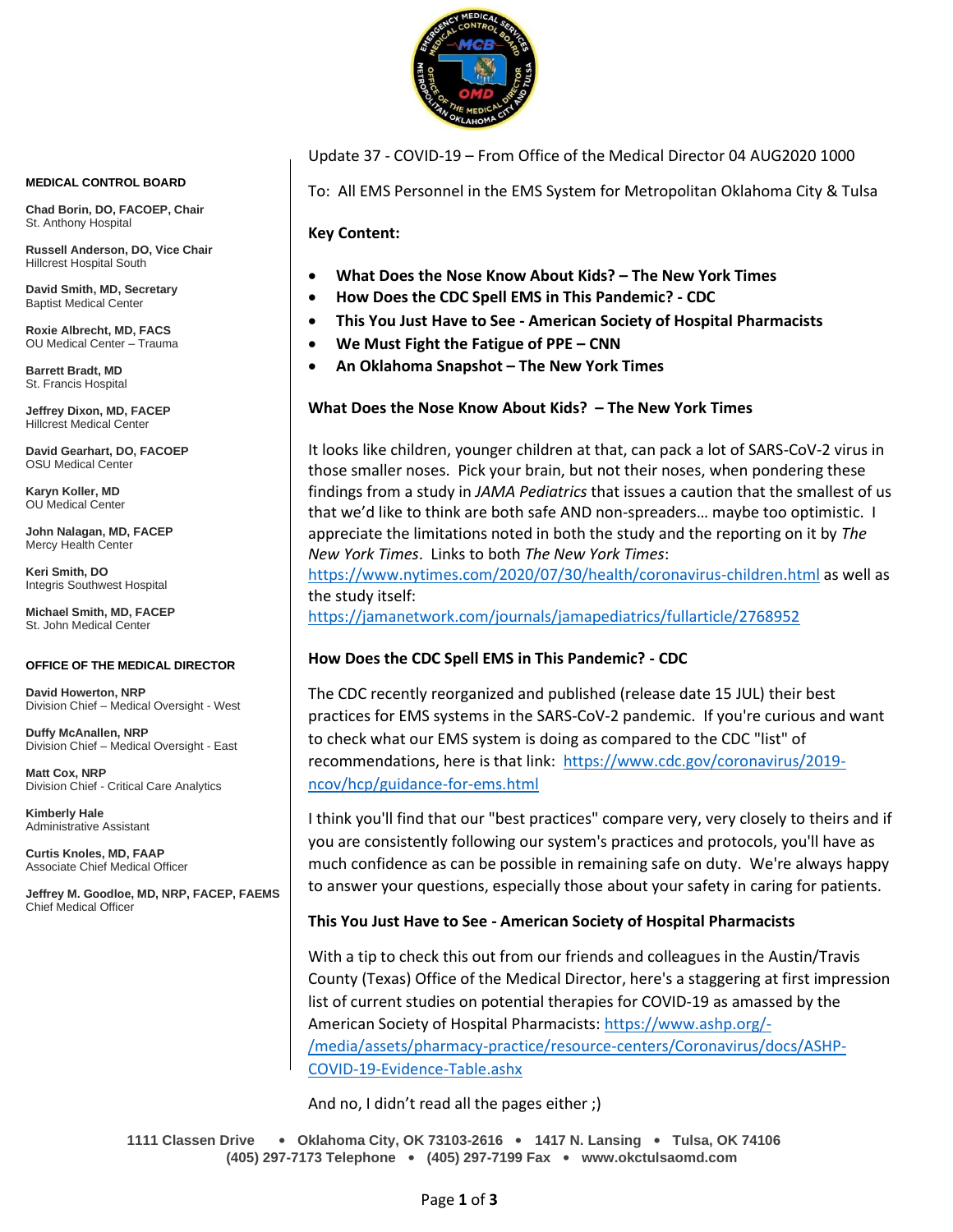## **We Must Fight the Fatigue of PPE - CNN**

CNN reports on findings from a study published in *The Lancet* that warns us what we intuitively know - being a healthcare professional remains a risky endeavor in a pandemic. Even with PPE supplies, there is reason we must stay cautious, keep distancing when possible and handwashing frequent. Both are challenging in the mobile practice of medicine we know as EMS.

This study reports that we (being healthcare professionals generically, not specifically EMS professionals) are 3.4 times as likely as the public to become infected with COVID-19. For me, the exact number isn't as important, though I'm not discounting it a bit, as is the reminder to be deliberate about how I'm wearing my N95/KN-95 mask, eye shield, gown, and gloves when I suspect (or know!) a patient has COVID-19.

And yes, some days/nights, it's getting harder to do that with a smile. For me, I acknowledge my fatigue while I think about people that are counting on me to stay responsible - to my own health for me, to my health so I can continue to care for others, to their health so I don't get and spread COVID-19. I also think about the times ahead that I want to enjoy being healthy. Far from magical sprinkles, those simple but important thoughts are enough to get me through one more time, one more patient encounter "behind the PPE" so to speak. Maybe that will help you, too.

Whatever resonates with you, the key is we want you safe. PPE chosen and worn correctly does help. Without PPE, I can only imagine how much greater than 3.4 times the risk would be. Here's the link to the CNN piece: <https://www.cnn.com/2020/07/31/health/ppe-covid-risks-high/index.html>

## **An Oklahoma Snapshot – The New York Times**

Let's close Update 37 with today's graphics on us as a state from *The New York Times*. I'm certainly hoping the number of cases and number of deaths will drop quickly, though remember some caveats that we have consistently seen for months: 1) there seems to be 1-2 days a week (typically weekends) where the reported number of cases drop way down – not because the cases aren't there, but testing/reporting drops off when testing sites are reduced on the weekends; 2) when those days and their effects as just mentioned in point 1 are included in 7-day averages, well then those averages necessarily drop off too. Yes, technically accurate by the math, but are they accurate to what's really happening in our communities?; and 3) deaths always lag behind serious cases because often these unfortunate folks have a prolonged ICU course of therapy prior to futility of further care and death. And that is pretty much what theses graphs show us. Another good reminder to fight the fatigue of PPE as I surely don't wish to see YOU on these graphs!



# New reported cases by day in Oklahoma

Note: The seven-day average is the average of a day and the previous six days of data.

### **1111 Classen Drive** • **Oklahoma City, OK 73103-2616** • **1417 N. Lansing** • **Tulsa, OK 74106 (405) 297-7173 Telephone** • **(405) 297-7199 Fax** • **www.okctulsaomd.com**